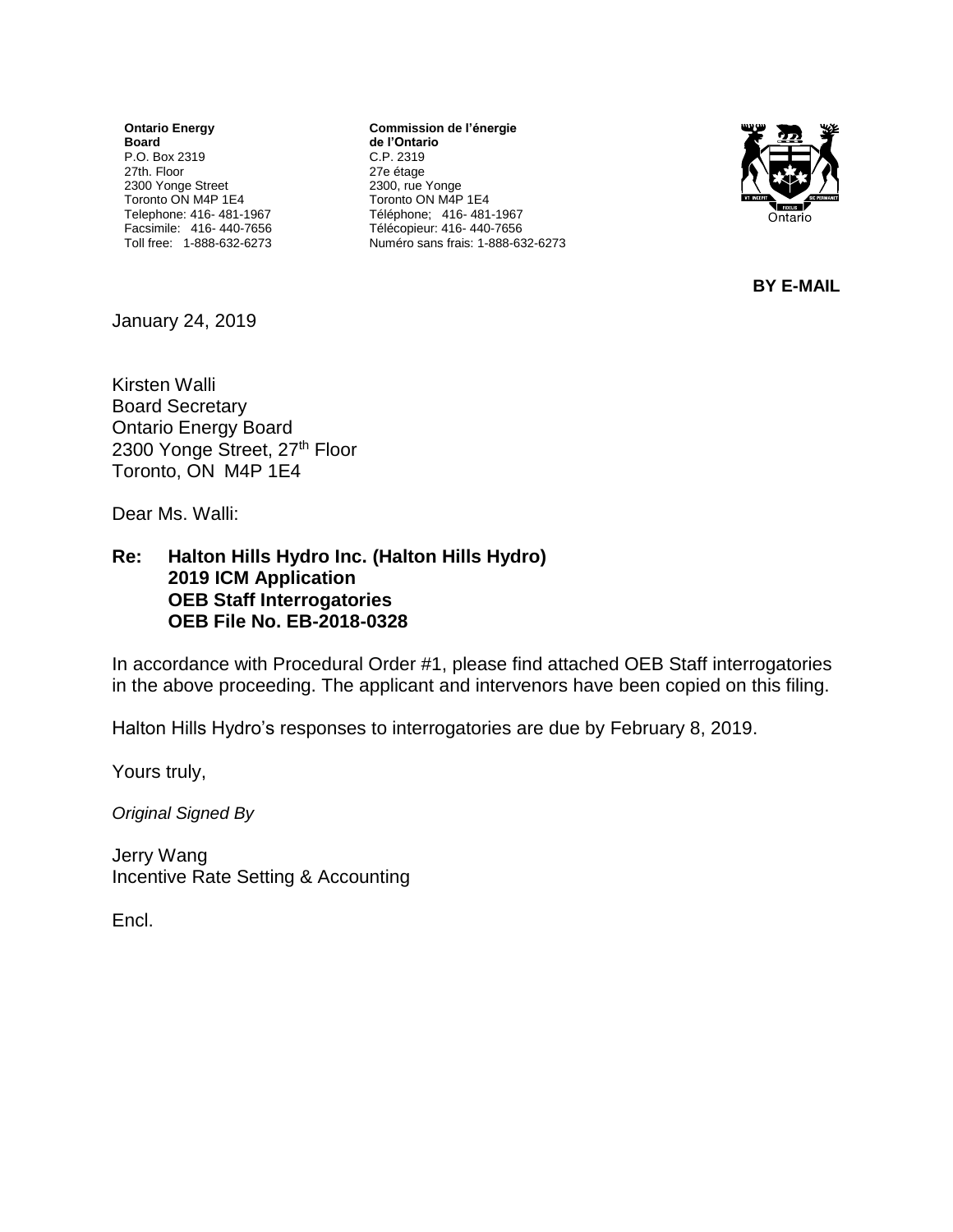# **Halton Hills Hydro Inc. (Halton Hills Hydro) EB-2018-0328**

#### **Staff IR-1**

**Ref: Ontario Energy Board Filing Requirements for Electricity Distribution Rate Applications – 2018 Edition for 2019 Rate Applications – Chapter 3 Incentive Rate-Setting Applications, page 24**

Excerpts from the above reference are reproduced below:

"*Minor expenditures in comparison to the overall capital budget should be considered ineligible for ACM or ICM treatment. A certain degree of project expenditure over and above the OEB-defined threshold calculation is expected to be absorbed within the capital budget.*"

As Halton Hills Hydro has noted, general ICM policy does not allow for the recovery of OM&A costs. For this exemption request, it should be incumbent on the distributor to demonstrate that the incremental OM&A costs are not minor expenditures. The OM&A expenses for 2017 as provided in '6. Rev\_Requ\_Check' of the ICM model is \$6,007,592.

a) Given that the project OM&A costs of \$131,515 is 2% of \$6,007,592, please explain why OM&A costs for the new TS cannot be absorbed within total OM&A expenditures.

### **Staff IR-2**

### **Ref: ICM Application page 18**

Halton Hills Hydro has noted on page 18 that:

"*While the operating costs relating to the TS are direct increases to OM&A spending, it should be noted that customers will realize savings in monthly transformation connection costs as HHHI will be able to transfer some of the existing load to the new TS.*"

- a) Has Halton Hills Hydro performed calculations for customer cost savings and bill impacts as it relates to the monthly transformation connection costs?
- b) If the answer to 'a' is yes, please provide the calculations. If the answer to 'b' is no, please quantify the bill impacts and provide the calculations.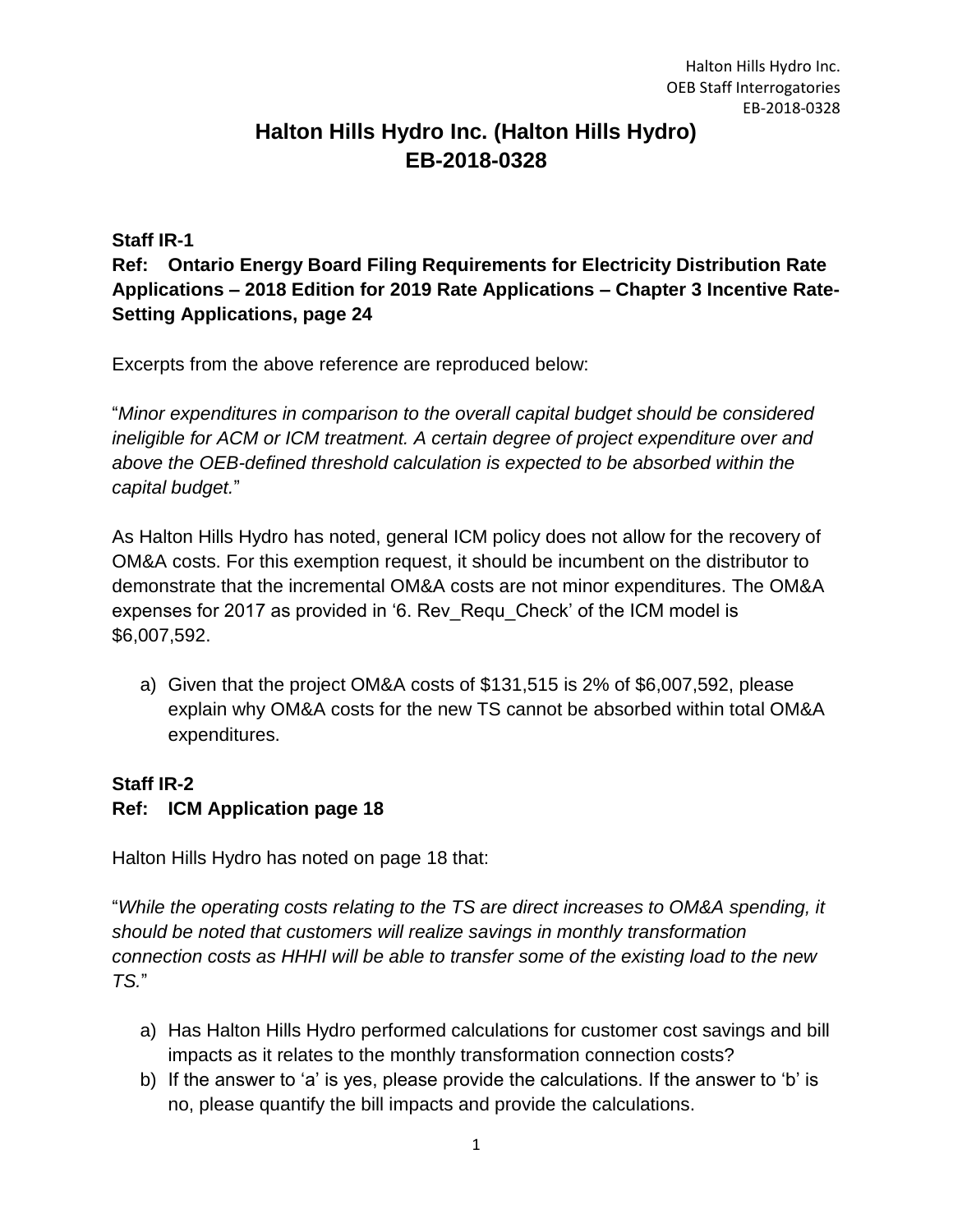### **Staff IR-3 Ref: ICM Application page 18**

Halton Hills Hydro has noted on page 18 that: "*For HHHI to further absorb \$131,515 in additional and incremental OM&A costs, other programs may need to be reduced with a risk of decreased reliability.*"

- a) Please provide a discussion on Halton Hills Hydro's plans if the ICM is denied.
- b) Please provide a discussion on Halton Hills Hydro's plans if only the OM&A portion of the ICM is denied.
- c) Please indicate if Halton Hills Hydro has evaluated the impact on reliability under the following two scenarios:
	- i) ICM is denied
	- ii) ICM capital costs are approved but incremental OM&A is denied.
- d) If the answer to either part of question "c" is yes, please provide the evaluation. If the answer to either part of question "c" is no, please perform an evaluation on the scenario(s) listed in part "c" and provide it.

### **Staff IR-4**

## **Ref: Halton IRR EB-2015-0074 2-Staff-8 Halton IRR EB-2015-0074 1-Energy Probe-4**

In Halton Hills Hydro's interrogatory responses provided during the 2016 Cost of Service application EB-2015-0074, Halton Hills Hydro provided an expected in-service date of 2018 and a capital cost of \$19 million. In particular, Halton Hills Hydro provided the following as a breakdown of its forecasted \$19 million capital expenditure:

"*Land acquired and detailed design RFP issued in 2015. Expenditures in 2015 are estimated at \$1M Forecast Expenditures:*

*2016: \$6.4M / 2017:\$8.3M / 2018:\$3.3M*"

- a) Please explain the 24% increase in capital expenditures from \$19,000,000 to \$23,476,441.
- b) Please provide actual capital expenditures for the TS for the years 2015-2018 and the forecasted costs for 2019.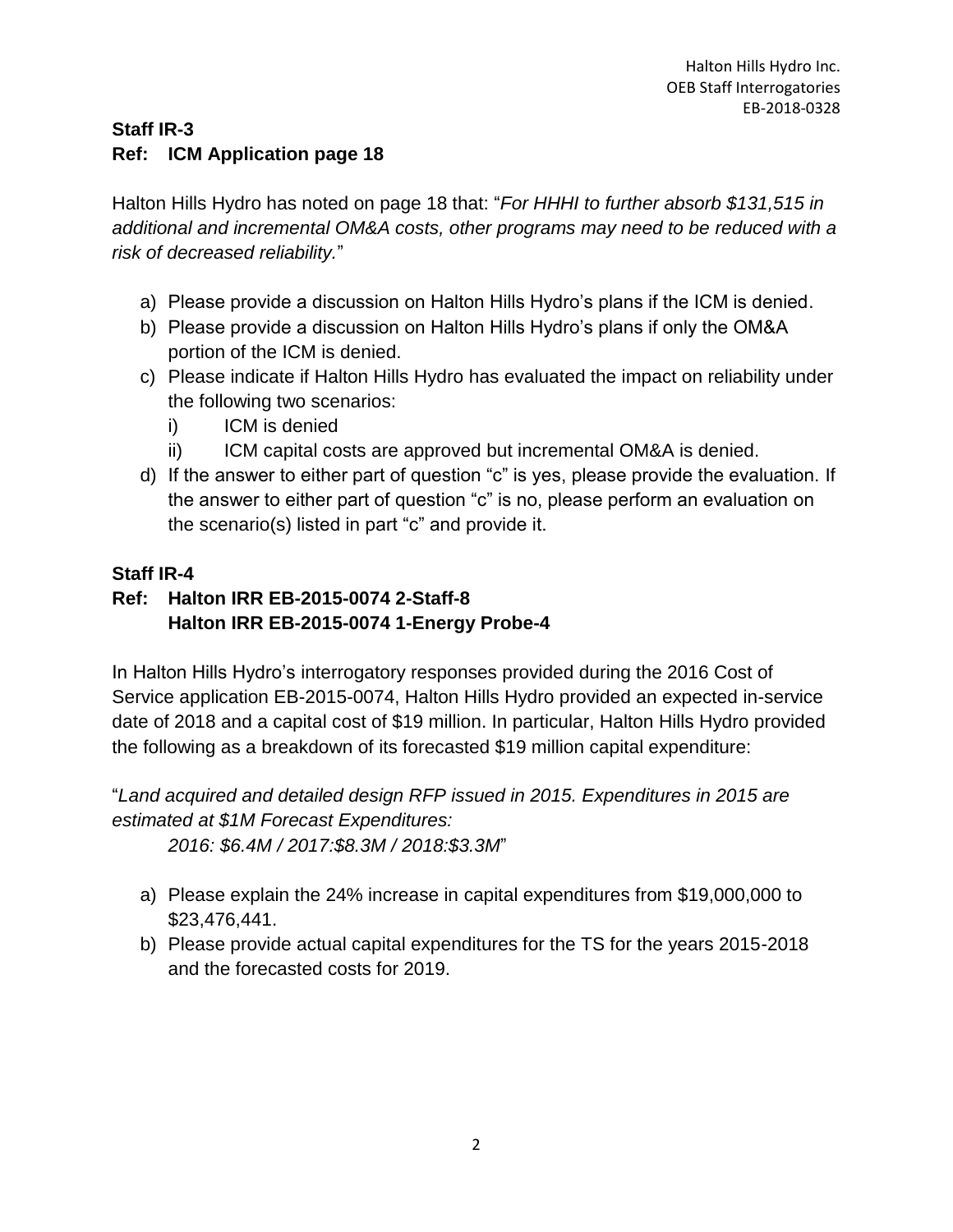### **Staff IR-5 Ref: ICM Application Page 19 – Planning and Cost Savings / Efficiencies / Avoidance**

On page 19, Halton Hills Hydro states: *"Through diligent procurement and project management, overall costs have remained under budget."*

a) Please provide the budget for this project and the breakdown for the budget per year.

### **Staff IR-6**

### **Ref: ICM Application Page 15 – Customer Engagement**

Halton Hills Hydro notes that it began customer engagement activities as early as 2008.

- a) Given that the initial engagement in 2008 was a decade ago, what customer engagement activities has Halton Hills Hydro completed recently? Also, please provide the information communicated with customers.
- b) Does Halton Hills Hydro have any ongoing forms of customer communication?
- c) Has Halton Hills Hydro explained the ICM process and bill impacts to customers during its customer engagement activities?
- d) Has Halton Hills Hydro received any customer feedback in regards to the new TS?

### **Staff IR-7**

### **Ref: Table 5 – Site Option Evaluation Results**

In Table 5, the acceptable site locations are all located south of Steeles Avenue, near 5<sup>th</sup> or 6<sup>th</sup> line.

a) Please elaborate the differences between options 2A, 2C and 2D based on the three criteria provided by Halton Hills Hydro.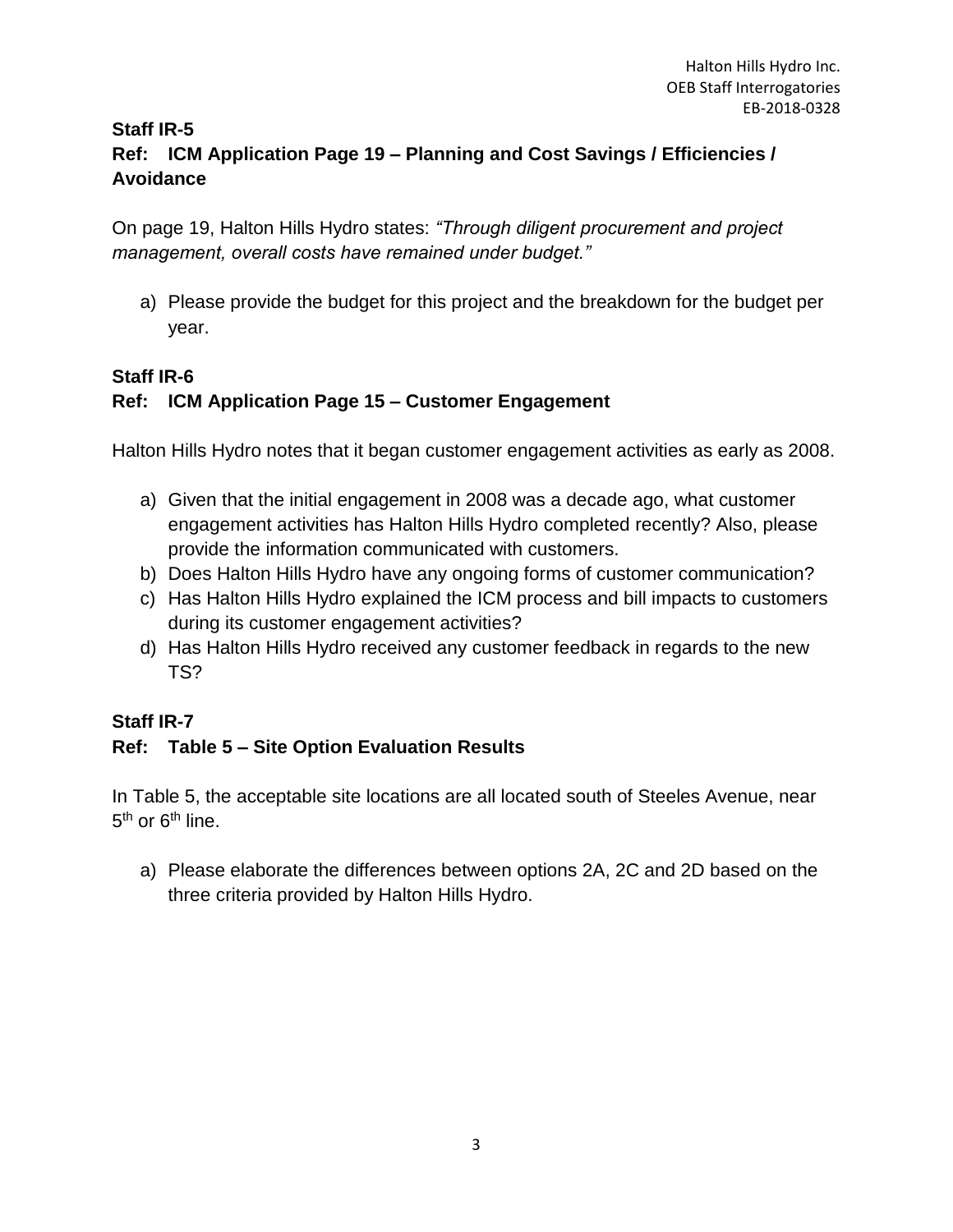### **Staff IR-8 Ref: ICM Application Page 19 – ICM Model**

In table 7, Halton Hills Hydro has provided the amortization expense for the cost categories that make up the ICM. Halton Hills Hydro has noted:

*"Where applicable, HHHI has used the HHHI specific Kinetrics report (Kinetrics Inc. Report No: K-418022-RA-0001-R003 dated December 10, 2009) to determine useful lives and calculate amortization expense. Where a specific asset is not included in this report, HHHI has used the Board Kinetrics Report, dated July 2010, for recommended useful lives."*

- a) Please explain why the Board report dated July 2010 was not used as the primary source for determining useful lives given that it is more recent than the other report dated December 10, 2009.
- b) The overall typical useful life of a power transformer, as given by the Board report on page 60, is 45 years. The typical useful life of a gas-insulated switchgear, as given by the Halton Hills Hydro Inc. specific report on page 39, is 40 years. Assuming a useful life of 40 years for the "TS Switchgear – Gas, Transformer" cost category and straight-line depreciation, the amortization expense should be \$6,789,816 / 40 = \$169,745.40, as opposed to \$196,505 in Table 7. Please reconcile the difference and explain why Halton Hills Hydro used a shorter useful life duration.
- c) Please provide the useful life Halton Hills Hydro has used for each of the cost categories in Table 7 and explain similar to part "b" the amortization expenses for the other cost categories.
- d) If any part of the response provided in part "c" deviates from the useful lives provided in either of the Kinetrics Reports, please explain why.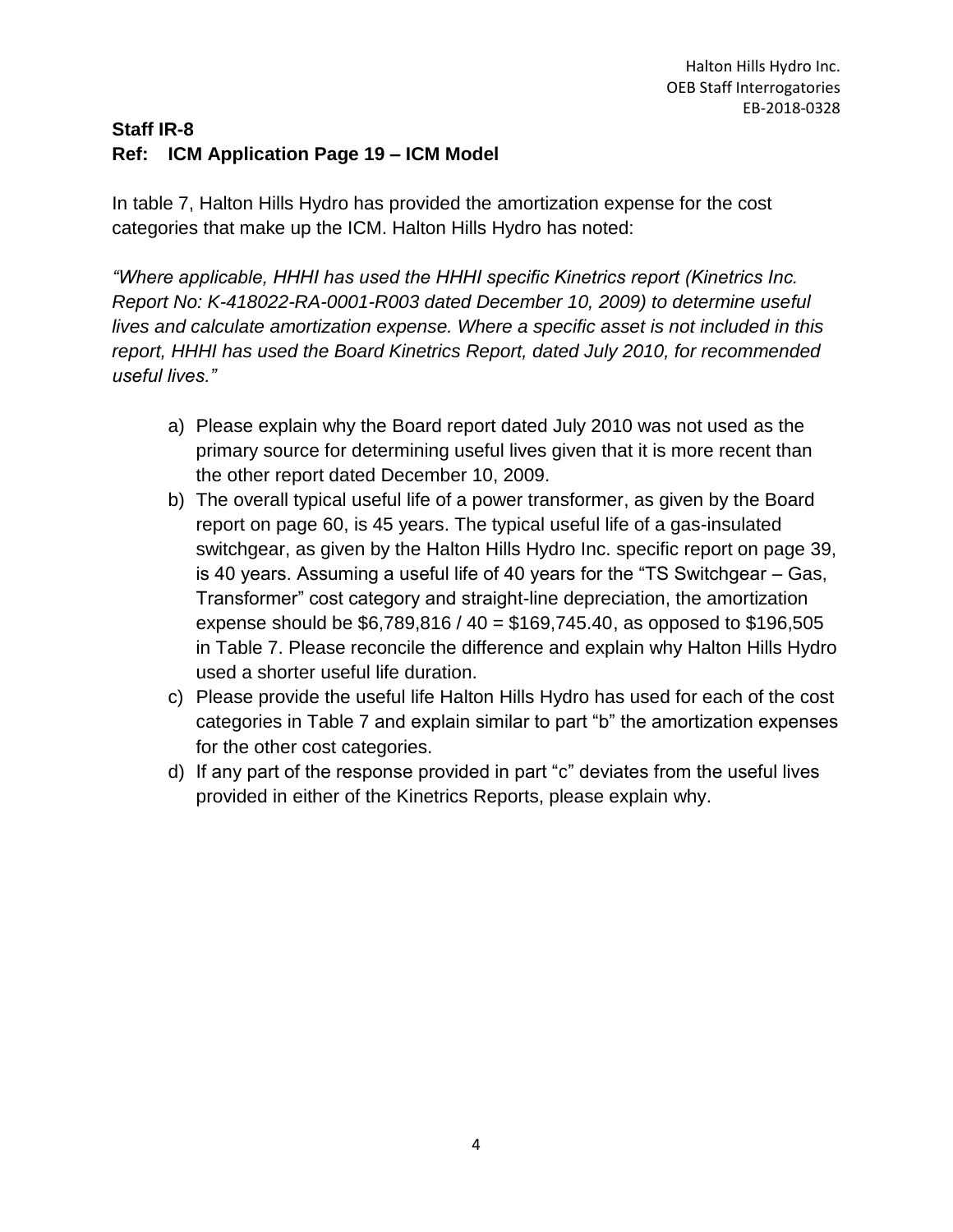### **Staff IR-9 Ref: ICM Model, Tab 6 – Revenue Requirement Check EB-2017-0045 IRR to OEB Staff Question #23 part a: Updated RRFW<sup>1</sup> , Tab 5 – Utility Income**

As part of Halton Hills Hydro's 2018 IRM rates application, Halton Hills Hydro submitted a revised Revenue Requirement Work Form to correct errors made in the 2016 Cost of Service application. In particular, Halton Hills Hydro made an adjustment of \$339,393 under depreciation/amortization in tab 5 – Utility Income. A section of the table is reproduced below:

**Utility Income** 

 $\overline{\phantom{a}}$ 

| Line<br>No. | <b>Particulars</b>              | <b>Initial</b><br><b>Application</b> | <b>Adjustments</b> | <b>Settlement</b><br><b>Agreement</b> | <b>Adjustments</b> | <b>Per Board</b><br><b>Decision</b> |
|-------------|---------------------------------|--------------------------------------|--------------------|---------------------------------------|--------------------|-------------------------------------|
|             | <b>Operating Revenues:</b>      |                                      |                    |                                       |                    |                                     |
|             | Distribution Revenue (at        | \$11,262,055                         | (\$1,308,064)      | \$9,953,992                           | \$330,260          | \$10,284,251                        |
|             | <b>Proposed Rates)</b>          |                                      |                    |                                       |                    |                                     |
| 2           | <b>Other Revenue</b>            | \$1,210,681<br>(1)                   | $(\$251.537)$      | \$959,144                             | \$0                | \$959,144                           |
| 3           | <b>Total Operating Revenues</b> | \$12,472,736                         | (\$1,559,601)      | \$10,913,136                          | \$330,260          | \$11,243,396                        |
|             | <b>Operating Expenses:</b>      |                                      |                    |                                       |                    |                                     |
| 4           | <b>OM+A Expenses</b>            | \$6,754,806                          | (\$747.214)        | \$6,007,592                           | $\mathbf{S}$ –     | \$6,007,592                         |
| 5           | Depreciation/Amortization       | \$2,356,442                          | (\$848.388)        | \$1,508,054                           | \$339,393          | \$1,847,446                         |
| 6           | <b>Property taxes</b>           | \$104,440                            | $S -$              | \$104,440                             | - SS-1             | \$104,440                           |
|             | <b>Capital taxes</b>            | $$ -$                                | $S -$              | $$ -$                                 | $$ -$              | $S -$                               |
| 8           | Other expense                   | $\frac{1}{2}$                        | $S -$              |                                       | $$ -$              |                                     |

Halton Hills Hydro's depreciation/amortization expense should be \$1,847,446 as per the 2018 adjustment. However, in tab 6 – Revenue Requirement Check of the ICM model, Halton Hills Hydro has put \$2,022,154 in cell C47 for amortization expenses.

a) Please explain the different values, and if the \$2,022,154 amount was made in error please update the ICM model.

#### **Staff IR-10 Ref: ICM Model, Tab 9 – Threshold Test**

OEB staff notes that the calculated growth factor for Halton Hills Hydro is -1.49%. The negative growth rate is calculated using the difference between the total of the 2016 Board-Approved Distribution Demand of 516,203,452 kWh and the 2017 Actual Distribution Demand of 481,228,433 kWh.

a) Given that the purpose of the new TS is to accommodate planned growth, please explain the decrease in distribution demand and negative growth factor.

<sup>1</sup> EB-2017-0045 - Filename "Halton\_IRR\_Rev\_Reqt\_Work\_Form\_Depreciation\_20180220"